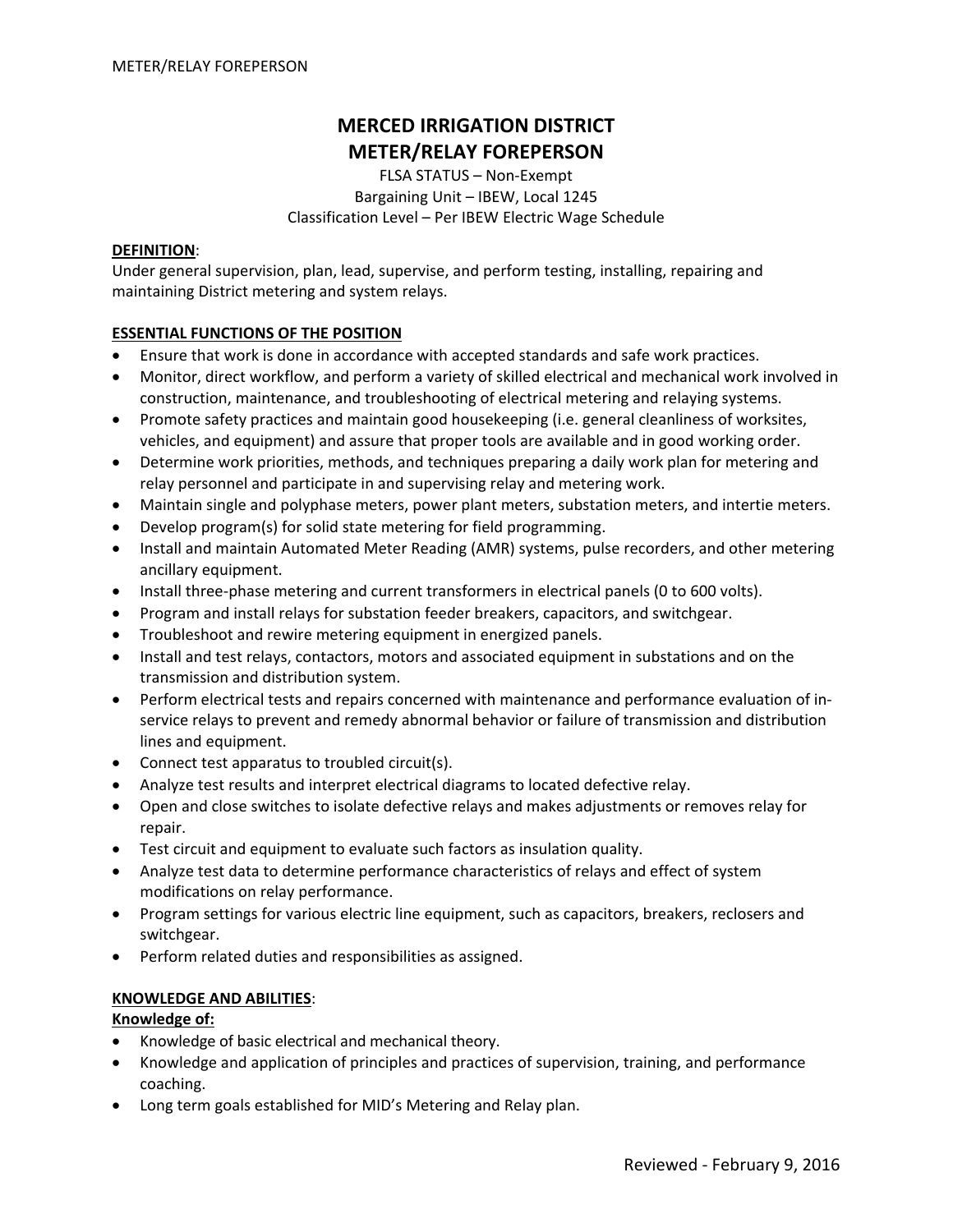- Methods, materials, equipment, and tools used in the installation and testing of electric meters.
- Record‐keeping and reporting procedures consistent with NERC Requirements.
- Terminology and mathematics associated with department functions.
- Maintain focus on long term goals established for MID's metering/relay plan.
- Hazard analysis and safety precautions.
- Principles of supervision, training, and performance evaluation.
- Must have thorough knowledge of metering systems and principals of relay fundamental and have ability to grasp training for rapidly changing metering technology.
- District Safety Rules.
- Department policies and procedures.

# **Ability to**

- Work with various computer software, including Microsoft Suite, timekeeping systems, and the District's work order system(s).
- Effectively plan, organize and prioritize a constantly changing workload in order to assign jobs effectively as possible.
- Establish and maintain cooperative relationships internally and externally with those contacted in the course of work.
- Communicate clearly and concisely both orally and in writing demonstrating teamwork and cooperation with an emphasis on getting the job done safely.
- Keep accurate and detailed technical records and prepare reports.
- Respond to emergency situations and be on call as assigned.
- Prepare detailed work plans and manage same.
- Ability to analyze and solve a wide variety of electrical as well as mechanical problems.
- Keep accurate and detailed records to meet NERC and other regulatory compliance.
- Make estimates of materials and costs.
- Ability to observe District Safety Rules
- Work alone or in a group setting.
- Perform duties within the established MOU (memorandum of understanding)

# **SPECIAL REQUIREMENTS**:

- Recognized status as a Journey level Electrician –OR— Recognized status as a Journey Level Lineworker or any combination of experience and training that would provide the required knowledge and abilities.
- A Department of Motor Vehicles "Driver Record Information" print‐out will be required at time of hire and throughout employment. Must be enrolled in District's DMV pull-notice program.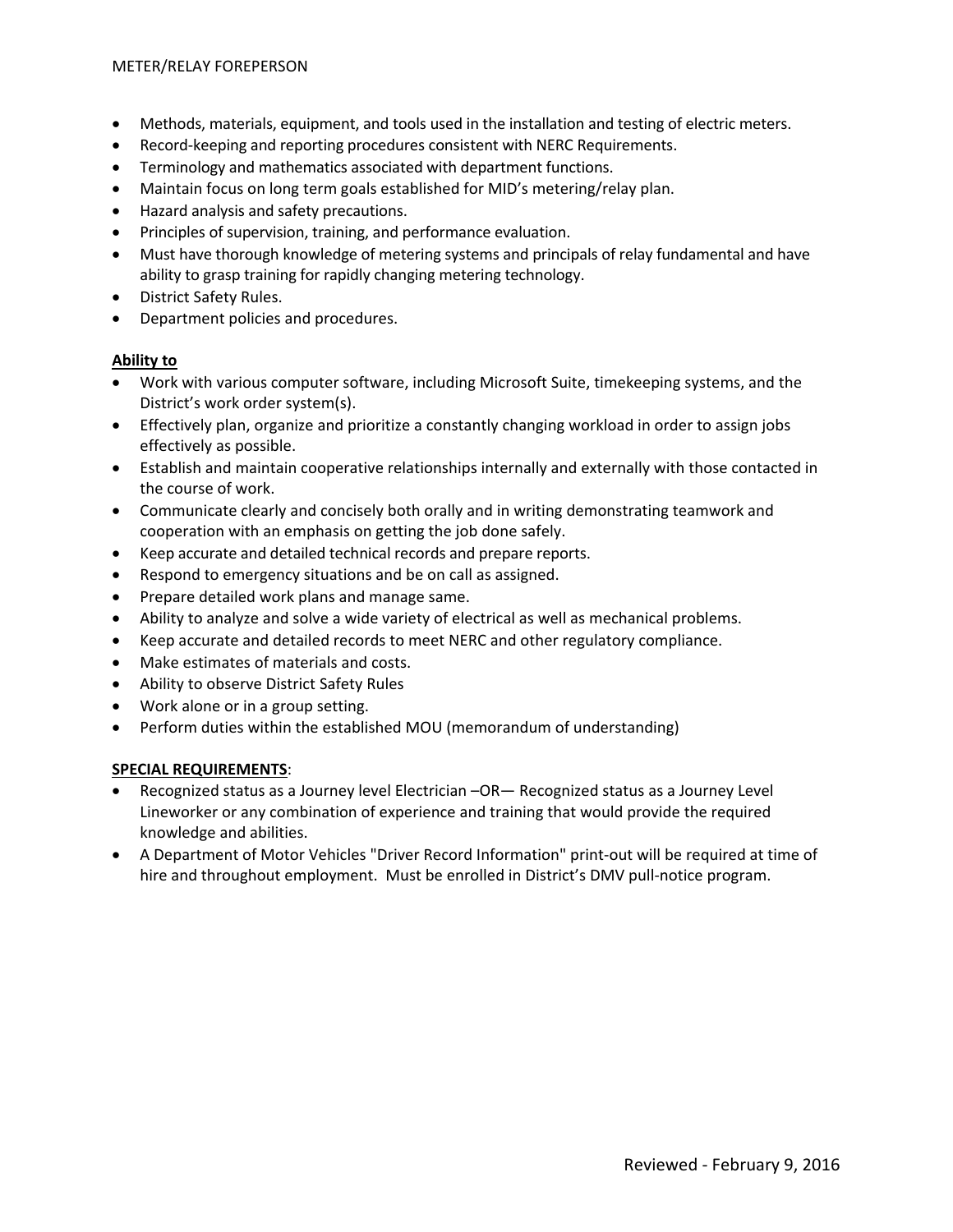# **MINIMUM QUALIFICATIONS:**

# **EDUCATION:**

Any combination of training that provides the required knowledge, skills, and abilities is qualifying; typical education would include a high school diploma, or equivalent, and additional vocational school training specific to the Electrician trade.

# **EXPERIENCE**:

Ten (10) years of increasingly responsible experience in the operation of electrical system and construction repair, **OR**

- Completion of a recognized apprenticeship as an electrician **AND** four (4) years' experience performing the work of an electrician **OR**
- An Associates of Arts or Certificate of Arts Degree in Electrical Technology may be substituted for two (2) years of the required experience.
- Experience leading staff or crew is highly desired.

# **Successful completion of the following training:**

- Certification of Hazardous Waste Operations and Emergency Response (HAZWOPER) 29 CFR 1910.120 (40 hours).
- Forklift certification.
- Eight (8) hours Department of Transportation manifesting and labeling training.
- Control of Hazardous Energy.
- Eight (8) hours of annual HAZWOPER refresher training in compliance with mandated regulations.
- Annual cardiac pulmonary resuscitation, AED, and first aid training and certification.

# **TYPICAL PHYSICAL ACTIVITIES:**

- Travels frequently by motor vehicle in the conduct of District business.
- Communicates orally with District employees and the public in face-to-face, one-on-one and group settings.
- Working at heights, confined spaces, and with live electricity.
- Regularly uses a telephone and radio for communication.
- Uses office equipment such as a desktop computer, laptop, copiers, and FAX.
- May sit or walk for extended periods of time.
- May walk in uneven terrain, in an outdoor environment, in varied weather conditions in the conduct of District business.
- Operate District vehicles and equipment used in construction, maintenance, and repair work.
- Must be able to push, pull, reach, and lift equipment and parts weighing up to fifty (50) pounds.
- Stoops, kneels, crouches, crawls, and climbs during field maintenance and repair work.
- Works in an environment with exposure to dust, dirt, and/or weed abatement chemicals, and significant temperature changes between heat and cold.
- Hearing and vision within normal limits with coordination sufficient to maintain good awareness during maintenance and construction jobs.